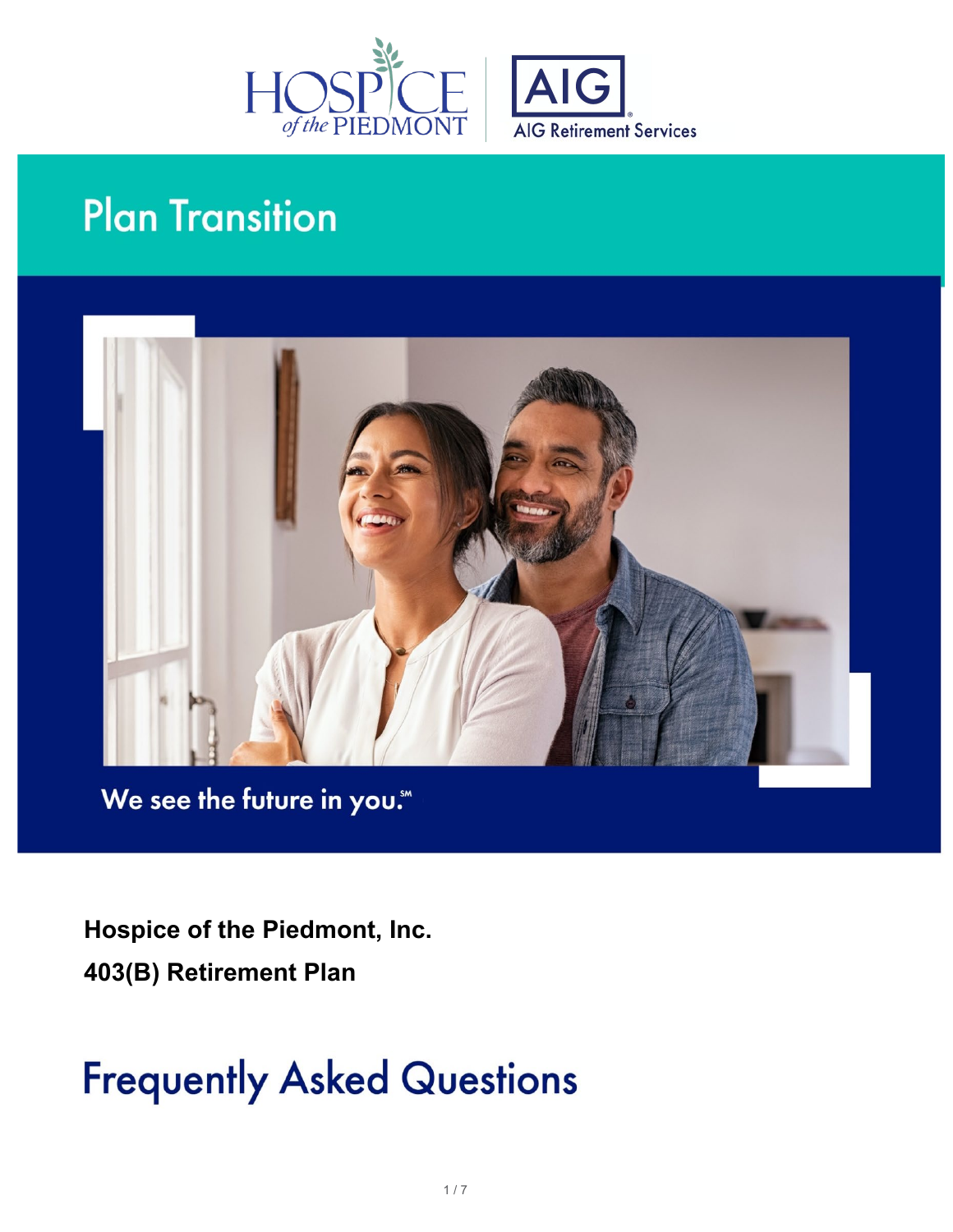#### **The following questions and answers are offered to help you understand the upcoming changes to the 403(b) Retirement plan.**

# **What is changing?**

Effective March 10, 2022, the 403(b) Retirement Plan will transition from the annuity platform to the mutual fund platform. Your current assets and all future contributions will be mapped (transferred) automatically. No action is required on your part.

# **Why is this change being made?**

Hospice of the Piedmont, Inc. wants to provide the best benefit programs possible to our employees. As such, we periodically review our benefit programs and benefit providers. These changes are the result of an exhaustive, due diligence review process intended to provide the best set of services to meet the needs of Hospice of the Piedmont, Inc. employees at the most competitive price.

### **Who is AIG Retirement Services?**

AIG Retirement Services is a well-established leader in the financial services industry with more than 60 years of experience helping people prepare for a more secure retirement. With AIG Retirement Services, you have access to a wide range of educational and employee services, including:

- Reduced administrative expenses
- Access to one-on-one personal counseling with a dedicated financial professional
- Online retirement planning experience tailored to you and your goals
- Robust education programs to help you become retirement ready
- Access to an array of well-known mutual fund companies
- 24/7 access to account information and transactions by phone, online and via mobile devices

# **What advantages does the Plan offer Hospice of the Piedmont Inc. employees?**

Hospice of the Piedmont, Inc. 403(b) Retirement Plan offers:

- A retirement readiness program designed to help all employees reach their financial goals
- A personal investment account, which can grow tax deferred until you withdraw money (usually at retirement)
- Personalized financial plan created just for you
- Ability to choose from many, low-cost investment options to reflect your personal investment style and comfort level
- Online access to your account 24 hours a day, seven days a week
- Choice of a hands-off approach to investing; you can select to have your contributions invested in the appropriate target maturity fund based on your projected retirement date or have your account professionally managed. The principal value of an investment in a target date fund is not guaranteed at any time including at or after the target maturity date. The target date is the approximate date when investors plan to start withdrawing their money. The fund will gradually shift its emphasis from more aggressive investments to more conservative ones based on its target date.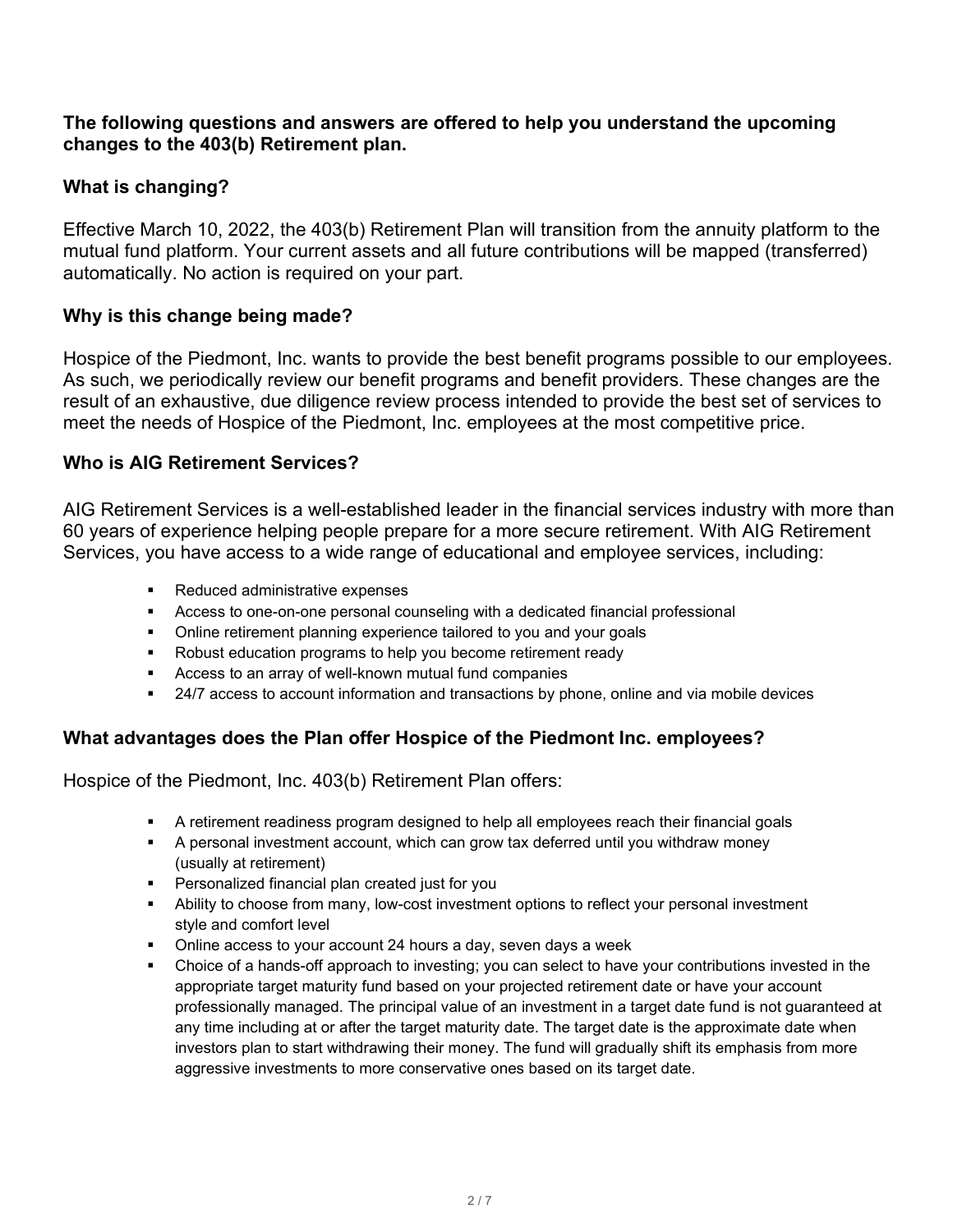#### **Do I need to re-enroll with AIG Retirement Services if I am a current participant in the annuity platform?**

No. If you currently have a balance in the plan and/or are making contributions in the annuity platform with, you will not be required to re-enroll. Your contribution allocations will be mapped automatically to AIG Retirement Services.

### **How do I enroll in the Plan?**

#### For current paricipants

If you are currently participating in the Plan and have an account in the annuity platform, your enrollment is automatic and you do not need to enroll in the mutual fund platform. Your log in information will remain the same and does not have to be changed or updated.

#### For new enrollments

If you are not currently participating in the Plan, you can enroll online, by phone or by contacting your financial professional. We will accept new enrollments after the quiet period.

### **To enroll online:**

- Visit aigrs.com
- **Enter your access code: 403(b):** 50270001 or **Roth ONLY:** 50270201 or **457(b):** 50270002

# **To enroll in person:**

- **Braxton Towery** Financial Advisor [braxton.towery@aig.com](mailto:braxton.towery@aig.com) Phone: 336.335.9458 [Click here to schedule a virtual meeting](https://my.valic.com/seminarregistration/availableseminars.aspx?regcode=6811GRE11AB)  [or phone appointment](https://my.valic.com/seminarregistration/availableseminars.aspx?regcode=6811GRE11AB)
- **EXECLICE** "Continue" to get started
- Follow the prompts

# **To enroll by phone:**

- Call 1-888-569-7055 to reach an Enrollment Specialist
- Provide your access code: 50270001 for 403(b), 50270201 for 403(b) Roth ONLY, or 50270002 for 457(b)

#### **What happens to my accounts with in the existing annuity platform?**

If you have a balance in the annuity platform those balances—as well as ongoing pretax deferrals and/or employer contributions—will automatically transfer to AIG Retirement Services.

If you want to change the way your existing balance and future contributions are invested in the mutual fund platform, you must do so before the beginning of the quiet period on March 9, 2022 at 4:00 pm EST and ending on March 16, 2021 12:00 am EST. It is very important that you review and consider the appropriateness of your current investments prior to the beginning of the quiet period.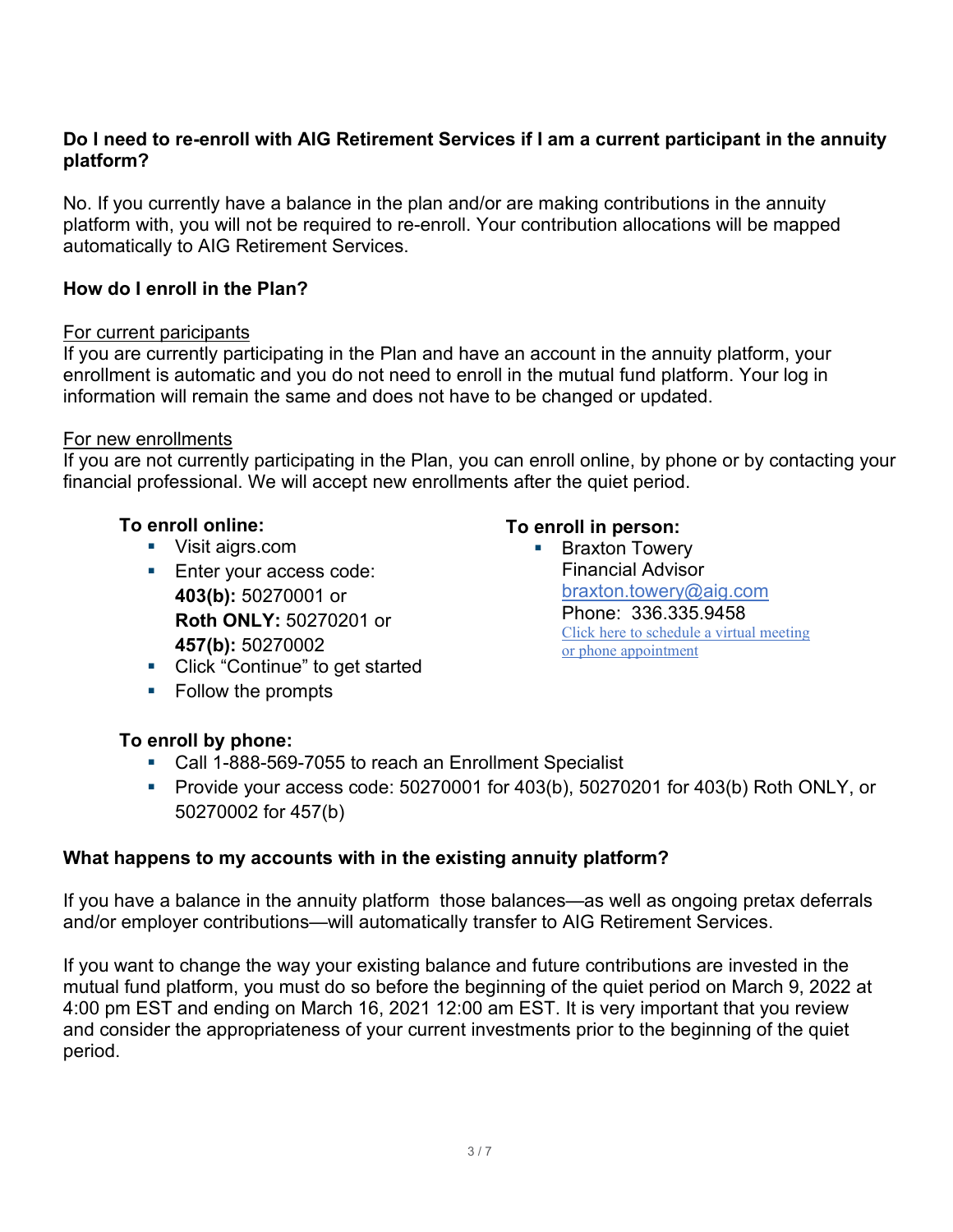# **How will the funds be transitioned to the new investment options?**

Your account will be transitioned to the new investment options through a process called "mapping." Fund mapping is the transfer of each of the existing investment options to a similar option available in the new fund lineup. The objective of the mapping process is to identify investment options under the new mutual fund platform that have similar risk and potential reward characteristics as the current annuity options. Funds for the new mutual fund lineup were selected with the following in mind: investment style, risk profile, sector holdings, asset class and long-term performance potential. The enclosed mapping schedule illustrates how each investment option within the current annuity platform will be mapped to the new mutual fund platform.

# **What is the quiet period?**

The quiet period is a time during which you will be unable to access your account. This is the time when your existing accounts will become temporarily unavailable while AIG Retirement Services reconcile and balance your accounts for transfer between plan platforms.You cannot make any transactions during this time. You will be able to make transactions after the quiet period ends.

- The quiet period begins at 4 pm ET March 9, 2022 Transactions will be accepted and processed until this time.
- The quiet period ends no later than 12:00 am ET March 16, 2022

Today may be a good time to consider the appropriateness of your current investments. You can change your account and contribution allocations before the quiet period begins or when the transition is complete with AIG Retirement Services.

# **How can I access my account with AIG Retirement Services after the quiet period ends?**

After the quiet period ends, you can access your account 24 hours a day, seven days a week by simply logging on to aigrs.com or calling 1-800-448-2542 for your account details. This toll-free number can also connect you with a Customer Service Representative available Monday through Friday from 7 a.m. to 8 p.m. (CT). Or you can contact your dedicated financial professional.

You can also access account information on your mobile device: AIG Retirement Services Mobile for iPad®, iPhone® or Android™ based phones.

# **Do I need to complete a new Beneficiary Designation?**

Current partcipants do not have to complete a new beneficiary designation. For new enrollments, we request you complete an electronic Beneficiary Designation election online or print the Beneficiary Designation Form on aigrs.com. The Beneficiary Designation Form can be returned to Braxton Towery or directly to AIG Retirement Services at the address or fax number listed on the form.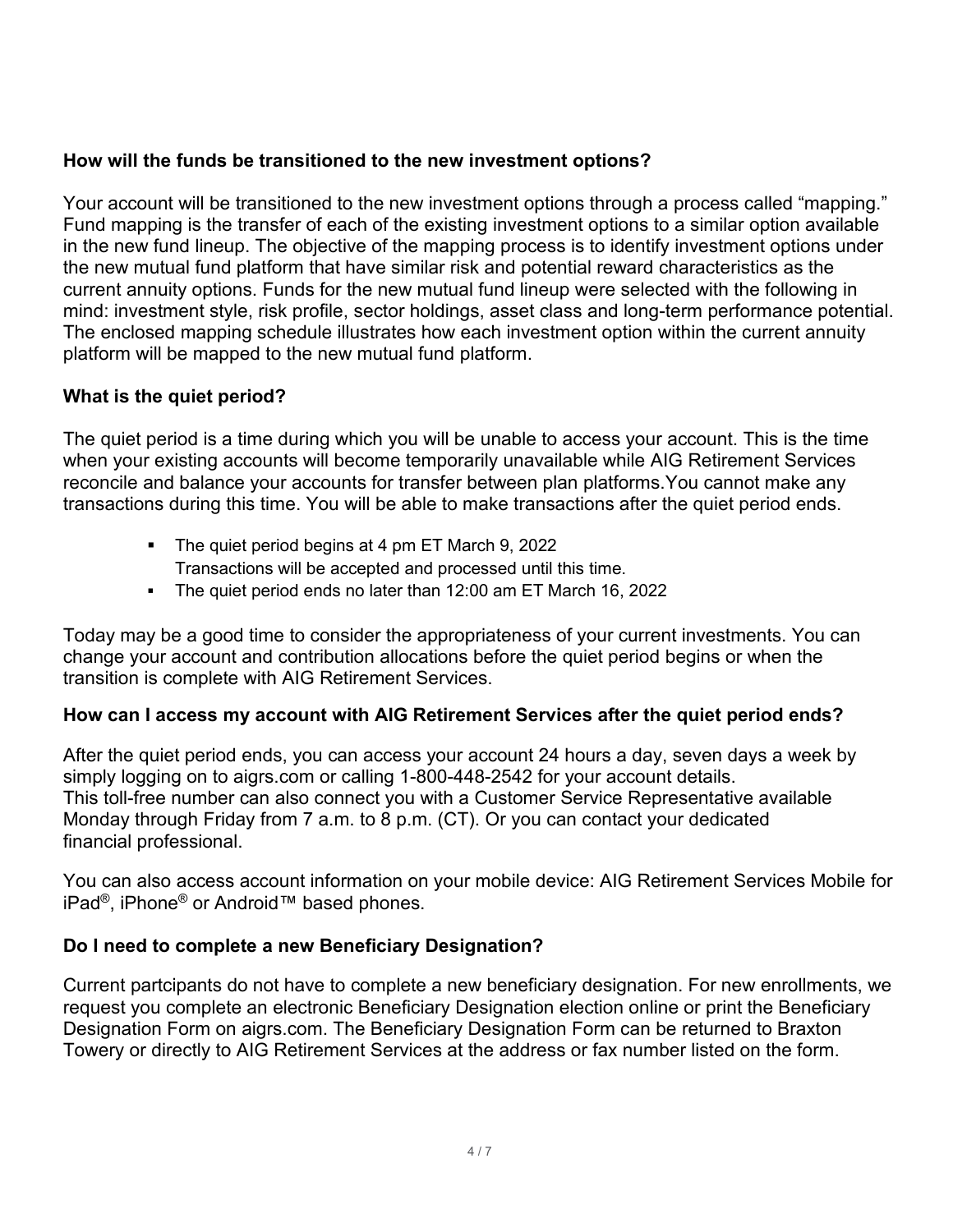# **How often can I make changes to my account?**

You may change your contribution percentage and your investment options as often as you like following the end of the quiet period and going forward. To make these changes, you can log in to your account online at aigrs.com, by phone at 1-800-448-2542 or with your financial professional.

#### **What investment options will be available with AIG Retirement Services?**

The investment lineup features an array of publicly traded mutual fund options representing core asset classes and categories as well as a fixed option with competitive rates. Remember that investing involves risk, including possible loss of principal. To review the new funds to which your assets will be mapped, please review the enclosed mapping schedule. You can access additional information, including quarterly fund performance, about each available investment option on aigrs.com at the conclusion of the quiet period.

#### **How was the fund transfer "mapping" determined?**

The mapping was determined by comparing the investment strategies and goals of each investment option and matching it with a mutual fund that offers a similar investment strategy and goal.

#### **How will my Fixed Interest investments be affected by this change?**

Your money in the Fixed Interest account will be mapped to the Fixed Interest account in the new platform which is currently paying 1.65% with a guaranteed minimum of 1%. The fixed interest rate you are currently receiving is dependent on when you opened your account. Feel free to reach out to Braxton Towery, your AIG Retirement Services advisor, if you have additional questions regarding this.

#### **Are loans or unforeseeable emergency withdrawals available under the Plan?**

Yes. Loans and unforeseeable emergency withdrawals are currently allowed by the Plan. You may have one active loan at any given time. A one-time fee of \$50 will be charged as an initial setup cost with a \$50 annual fee assessed for administration of each loan. [Repayments are made by Automated Clearing House (ACH) debit agreement from your personal checking or savings account. At the time you request a loan, you will also be asked to complete an ACH debit agreement.

#### **What happens to my account if I currently have a loan outstanding?**

All available annuity account balances, except outstanding loan balances, will be available to transfer to the mutual fund-based program. Outstanding annuity loans will not be transferred to the mutual fund-based program. Your annuity loan repayments will continue to be paid under the annuity program. All annuity loan repayments will be transferred to your mutual fund account(s) on an annual basis until your annuity account has a zero balance.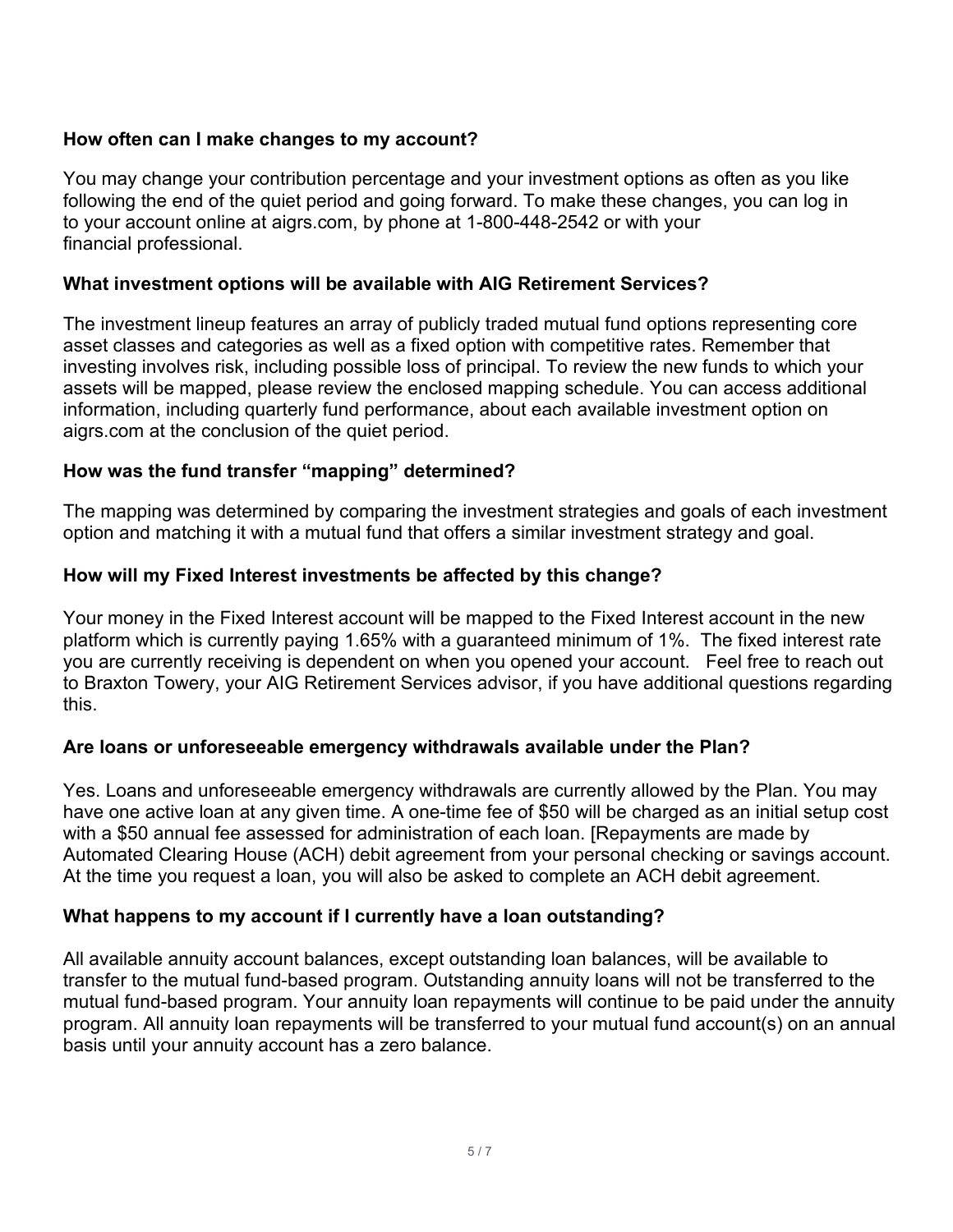# **Can I roll over funds from another qualified savings plan to this account?**

Yes, you may roll over funds from a 401(k), 403(b), IRA and other similar qualified plans. Contact Braxton Towery for details.

# **Whom can I contact if I have questions?**

If you have questions, please contact a Client Service Representative at 1-800-448-2542 or your local financial professional as follows:

Braxton Towery Financial Advisor [braxton.towery@aig.com](mailto:braxton.towery@aig.com) Phone: 336.335.9458

Braxton will be available to meet with you during throughout the transition [Click here to schedule a virtual meeting or phone appointment](https://my.valic.com/seminarregistration/availableseminars.aspx?regcode=6811GRE11AB)

# **What types of financial planning services are available?**

AIG Retirement Services provides a broad range of on-site, individual financial planning services, which include helping you to:

- **Create a formal financial plan**
- **Estimate your retirement needs**
- **Determine your savings rate**
- Plan for how long you want to work
- **Diversify your assets**
- **Select investment funds**
- Financial planning offered through VALIC Financial Advisors, Inc. (VFA).

AIG Retirement Services can also manage your portfolio through Guided Portfolio Services® (GPS), which is an optional service available to all participants in the Plan. GPS offers two different approaches to managing your portfolio:

#### *Portfolio Advisor—there is no cost for this service.*

- Offers expert advice, including asset allocation, fund selection, retirement income forecasting, recommended savings rates and ongoing portfolio optimization
- Portfolio Advisor is for the highly involved participant ("do-it-yourself")
- Enroll online at aigrs.com

# *Portfolio Manager—there is a fee for this service.*